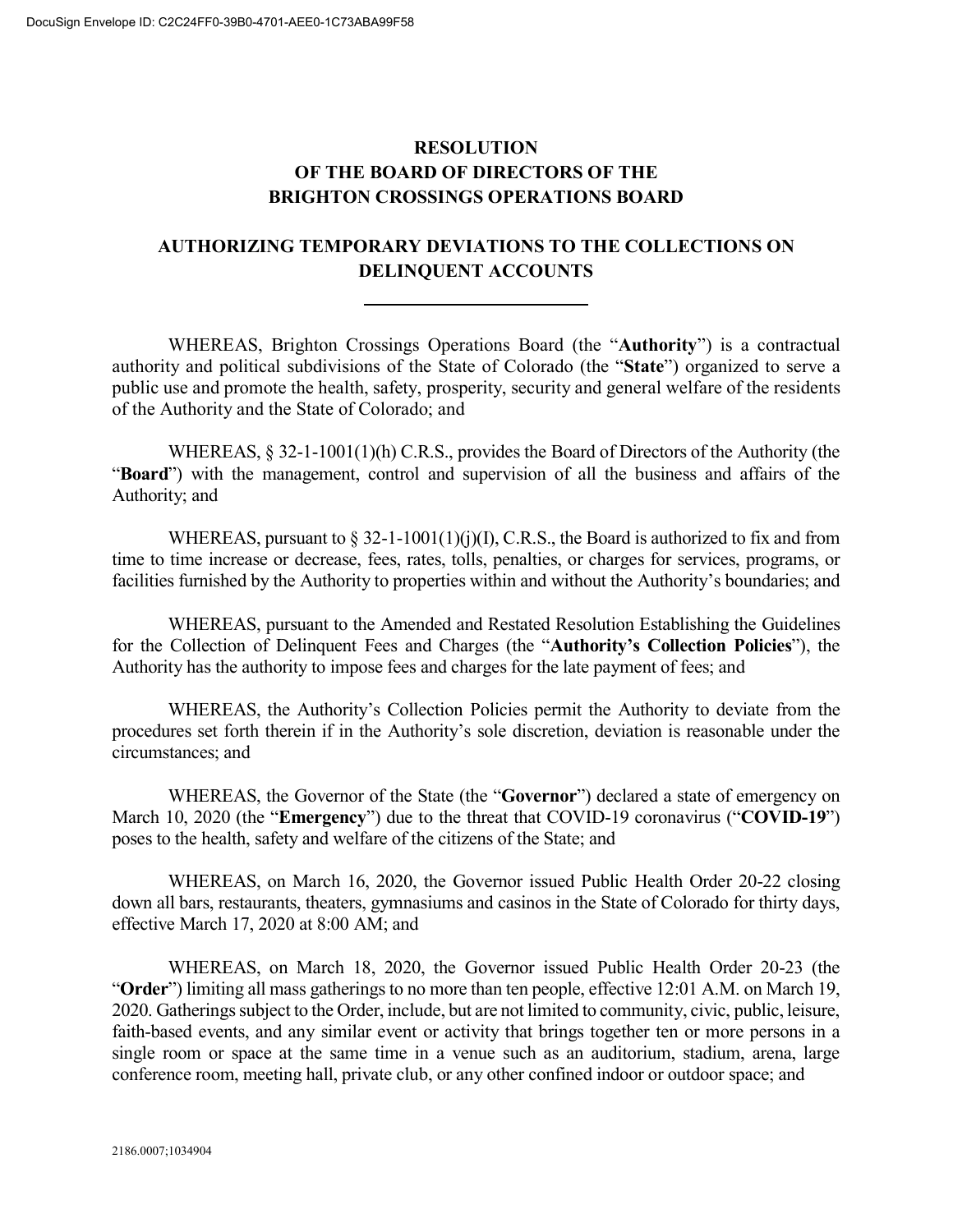WHEREAS, on March 25, 2020, the Governor issued an Executive Order requiring all Coloradans to stay at home to reduce the spread of COVID-19, except for those undertaking activities for Critical Businesses as described therein and in the Colorado Department of Health and Environment's updated Public Health Order 20-24, dated March 26, 2020; and

WHEREAS, the Board recognizes that COVID-19 is causing substantial financial hardship to individuals as a result of business closures, loss of hours or wages, and layoffs, and

WHEREAS, the Board recognizes that the COVID-19 public health emergency may hinder the ability of some individuals to pay their fees; and

WHEREAS, in light of the foregoing and in an attempt to protect the health and safety of the residents of the Authority from COVID-19, the Board deems it necessary to delay the due date of the April 1, 2020 quarterly fee.

NOW, THEREFORE, BE IT RESOLVED BY THE BOARD OF DIRECTORS OF THE AUTHORITY AS FOLLOWS:

1. Delayed Due Date of the April 1, 2020 Quarterly Fee. The due date of the April 1, 2020 quarterly fee shall be May 31, 2020.

2. Past Due Balances. Any outstanding late fees and interest as of the effective date of this Resolution remain in place until paid in full. The District Manager continues to have the authority to work on payment plans for past due balances and will continue to work to seek at least some payment on past due balances in order to fulfill the Authority's debt service payment obligation.

3. Term. This Resolution shall remain in full force and effect until such time as the Board determines that the Emergency conditions necessitating its adoption no longer exist, including the repeal of the Order.